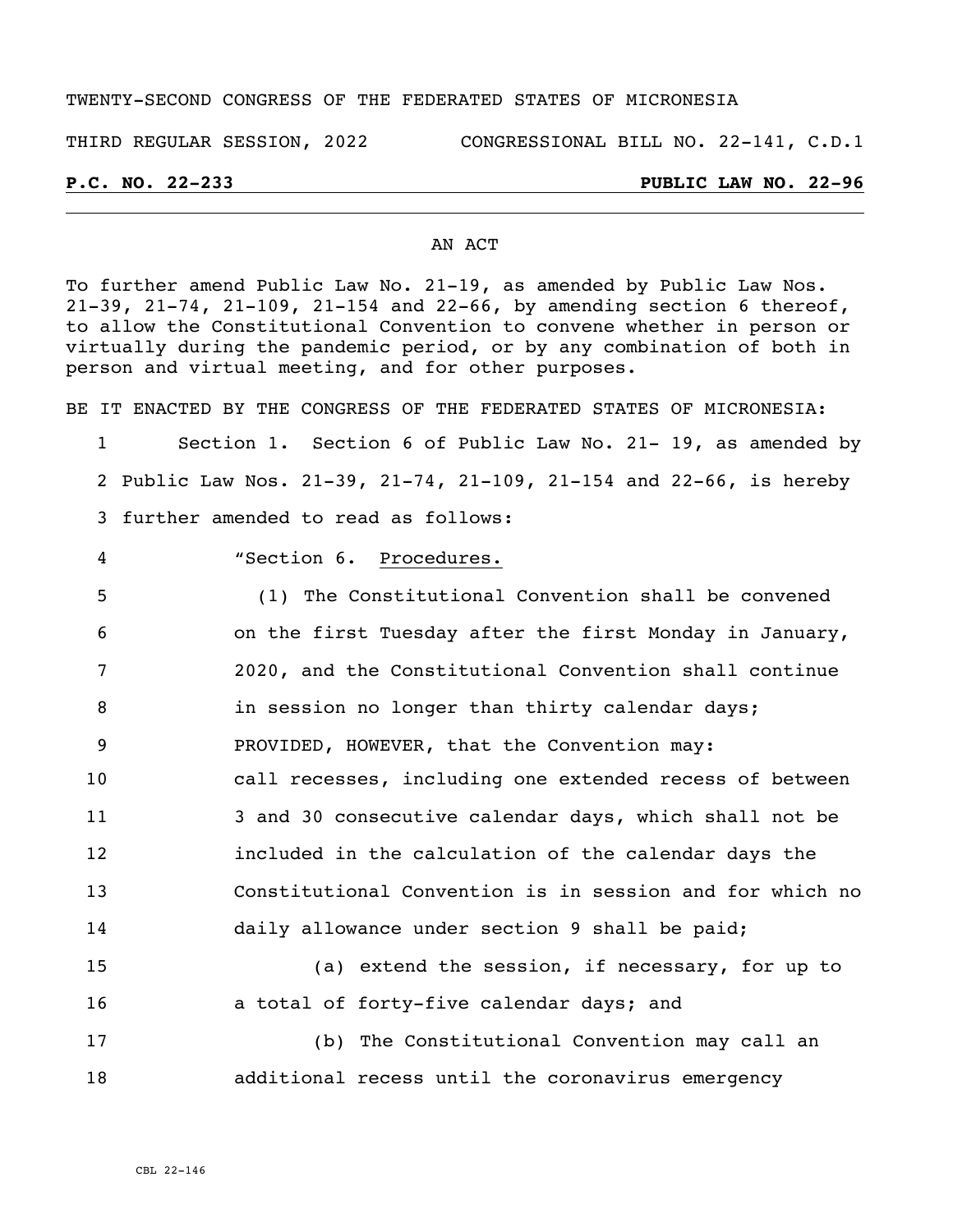| $\mathbf{1}$   | declaration is revoked, which shall not be included in   |
|----------------|----------------------------------------------------------|
| $\overline{2}$ | the calculation of the calendar days that the            |
| 3              | Constitutional Convention is in session and for which no |
| 4              | daily allowance under section 9 shall be paid. The       |
| 5              | extended recess due to the coronavirus emergency shall   |
| 6              | end at the call of the President of the Constitutional   |
| 7              | Convention, calling for either in person or virtual      |
| 8              | meeting, or by any combination of both in person and     |
| 9              | virtual meeting, but no later than 3 months after the    |
| 10             | coronavirus emergency declaration is revoked. After      |
| 11             | such recess, the Convention shall continue the remaining |
| 12             | session days of the Convention in consecutive calendar   |
| 13             | days, excluding Sundays. The Convention may call for a   |
| 14             | recess or recesses that total no more than three         |
| 15             | calendar days when it reconvenes after the coronavirus   |
| 16             | emergency and before it recesses sine die. Delegates     |
| 17             | shall not be entitled to any allowance, as prescribed    |
| 18             | under section 9, during the coronavirus emergency        |
| 19             | recess.                                                  |

 (2) The President of the Federated States of Micronesia, or their designee, shall act as the President of the Convention until the Convention selects a President from among its membership.

of 3